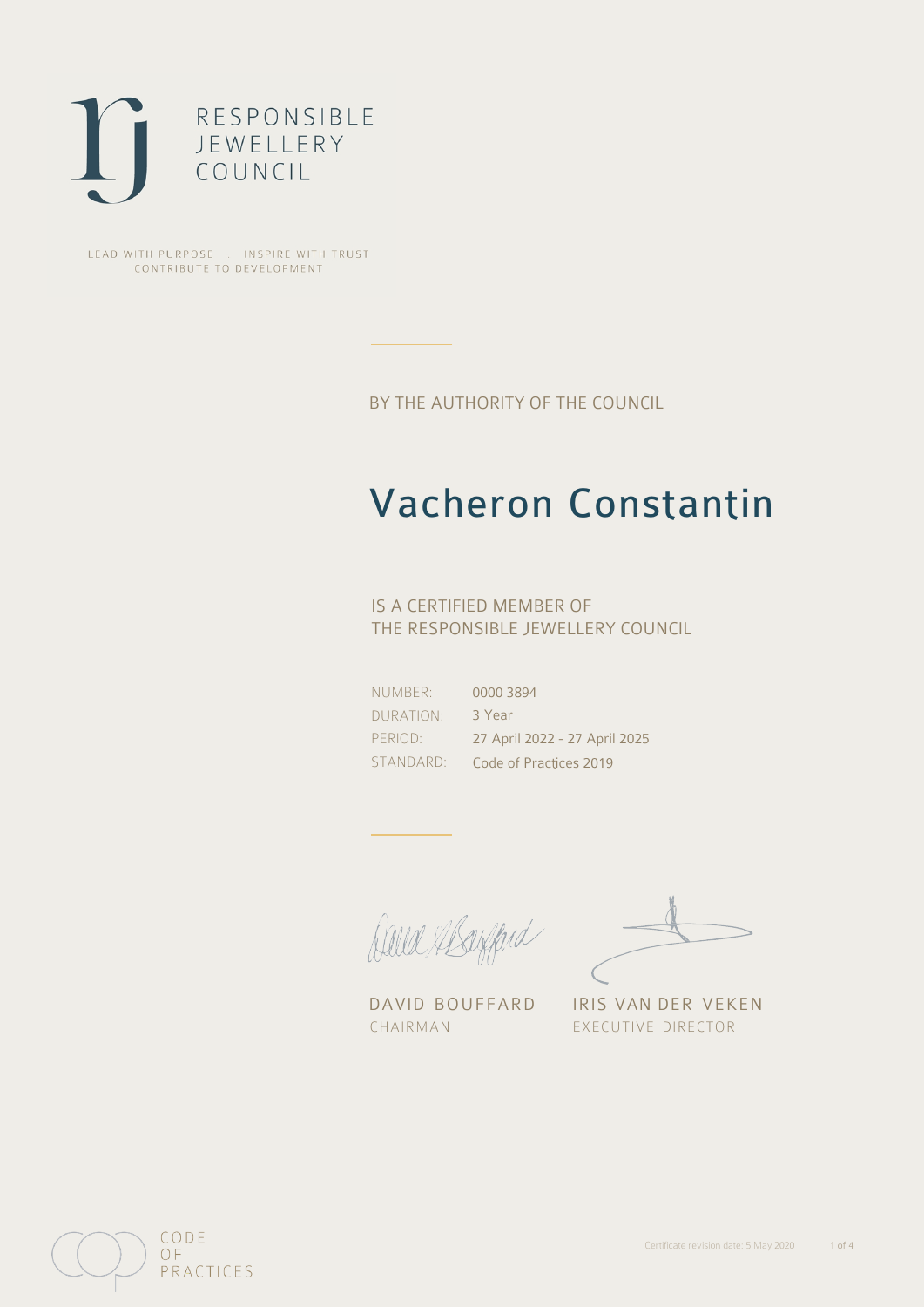

# **CERTIFICATION OVERVIEW**

| Jewellery and Watch Manufacturer and/or Wholesaler                                                                                                                                                                                                                                                                                                                                                                                                                                                                 |
|--------------------------------------------------------------------------------------------------------------------------------------------------------------------------------------------------------------------------------------------------------------------------------------------------------------------------------------------------------------------------------------------------------------------------------------------------------------------------------------------------------------------|
| 15 November 2021                                                                                                                                                                                                                                                                                                                                                                                                                                                                                                   |
| Re-certification                                                                                                                                                                                                                                                                                                                                                                                                                                                                                                   |
| Code of Practices 2019                                                                                                                                                                                                                                                                                                                                                                                                                                                                                             |
| <b>SGS United Kingdom Limited</b>                                                                                                                                                                                                                                                                                                                                                                                                                                                                                  |
| 1. General requirements: 1-4, except 3.2<br>2. Responsible supply chains, human rights and due<br>diligence: 5-14, except 7.3a, 7.3b, 8, 9, 13.2, 13.3, 13.4,<br>14.2, 14.3<br>3. Labour rights and working conditions: 15-22, except 19.3,<br>21.3<br>4. Health, Safety and Environment: 23-27, except 23.10, 27.4<br>5. Gold, Silver, PGM, diamond and coloured gemstone<br>products: 28-30, except 28.2a, 28.2b, 28.2e-f-g, 28.2i, 29.2,<br>30.1, 30.2, 30.3, 30.4/5/6<br>6. Responsible mining: Not applicable |
|                                                                                                                                                                                                                                                                                                                                                                                                                                                                                                                    |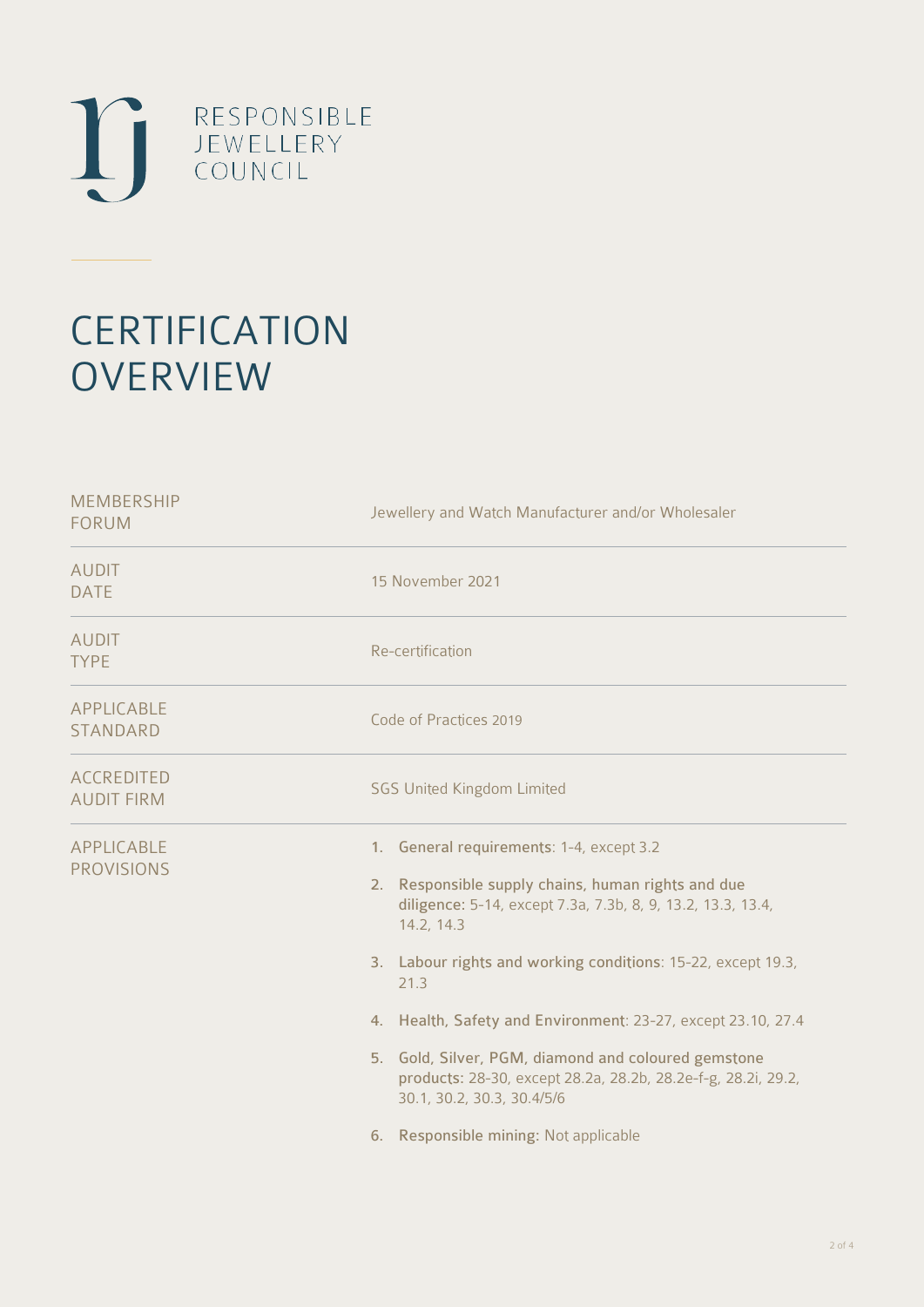| <b>PROVENANCE</b><br><b>CLAIMS</b>         | N/A                                                                                                                                                                                                                                                                 |
|--------------------------------------------|---------------------------------------------------------------------------------------------------------------------------------------------------------------------------------------------------------------------------------------------------------------------|
| <b>AUDITOR STATEMENT OF</b><br>CONFORMANCE | Based on the scope and findings of the certification audit, the member<br>has demonstrated a conformance level consistent with a:                                                                                                                                   |
|                                            | 3 Year Certification                                                                                                                                                                                                                                                |
| <b>NEXT AUDIT TYPE</b>                     | MID-TERM REVIEW (within 12-24 months):                                                                                                                                                                                                                              |
|                                            | A. Mid-term review NOT required due to:                                                                                                                                                                                                                             |
|                                            | No anticipated changes to the certification scope during the<br>certification period                                                                                                                                                                                |
|                                            | 3 or less minor non-conformances with critical provisions or in<br>general identified by the audit (not covered by parallel audits<br>for schemes identified as equivalent to RJC's) for an individual<br>member in the mining sector or a non-mining sector member |
|                                            | <25 full time equivalent personnel                                                                                                                                                                                                                                  |
|                                            | Low risk of non-conformances due to management controls                                                                                                                                                                                                             |
|                                            | Existence of parallel audits for schemes recognised by RJC                                                                                                                                                                                                          |
|                                            | Strong internal controls ensuring effective review and closure<br>of corrective actions for non-conformances                                                                                                                                                        |
|                                            |                                                                                                                                                                                                                                                                     |
|                                            | B. Mid-term review (desktop only) required due to:                                                                                                                                                                                                                  |
|                                            | No impact on conformance levels from any changes to the<br>certification scope                                                                                                                                                                                      |
|                                            | 5 or less minor non-conformances with critical provisions or in<br>general identified by the audit (not covered by parallel audits<br>for schemes identified as equivalent to RJC's) for an individual<br>member in the mining sector or a non-mining sector member |
|                                            | Possibility of remote verification of actions                                                                                                                                                                                                                       |
|                                            | No risk to critical provisions                                                                                                                                                                                                                                      |